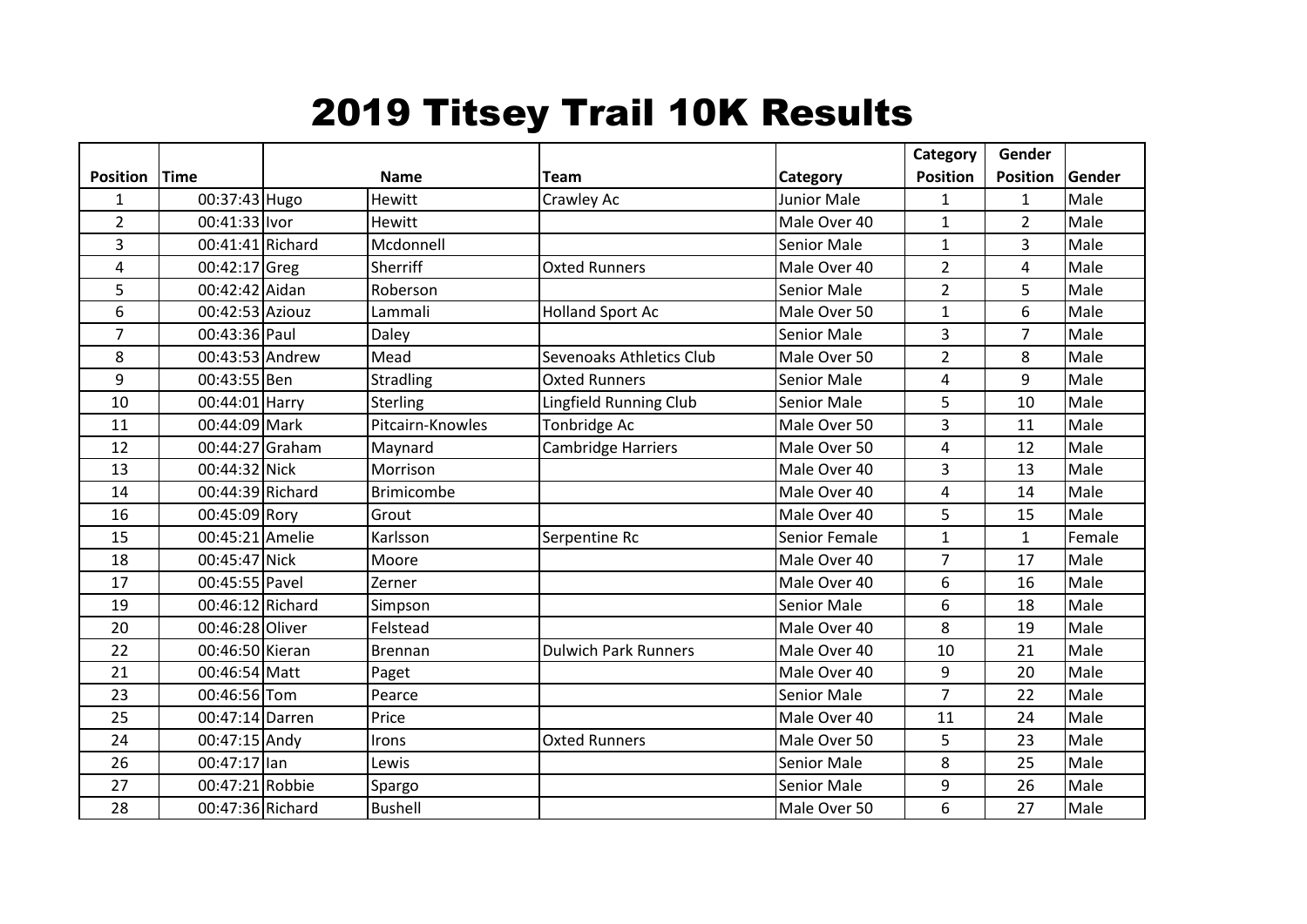| 29 | 00:47:44 Jim     | Dorrington     | <b>East Grinstead Runners</b> | Male Over 50       | $\overline{7}$ | 28             | Male   |
|----|------------------|----------------|-------------------------------|--------------------|----------------|----------------|--------|
| 30 | 00:47:44 Martin  | Howell         | <b>Horley Harriers</b>        | Male Over 50       | 8              | 29             | Male   |
| 31 | 00:47:48 Rob     | Jupp           | <b>Holland Sport Ac</b>       | Male Over 40       | 12             | 30             | Male   |
| 32 | 00:47:53 Sandra  | Roberts        |                               | Female Over 45     | $\mathbf{1}$   | $\overline{2}$ | Female |
| 33 | 00:48:17 Ben     | Hunter         | Ukrunchat                     | <b>Senior Male</b> | 10             | 31             | Male   |
| 34 | 00:48:19 Sam     | Rowlands       |                               | <b>Senior Male</b> | 11             | 32             | Male   |
| 35 | 00:48:26 Lucy    | Hughes         | <b>Highgate Harriers</b>      | Female Over 35     | $\mathbf{1}$   | $\overline{3}$ | Female |
| 36 | 00:48:36 Emma    | Proto          |                               | Female Over 35     | $\overline{2}$ | 4              | Female |
| 37 | 00:48:40 Dan     | Hayes          |                               | Male Over 40       | 13             | 33             | Male   |
| 38 | 00:48:41 Oscar   | <b>Bonard</b>  |                               | <b>Junior Male</b> | $\overline{2}$ | 34             | Male   |
| 39 | 00:48:51 Michael | Lockwood       |                               | Male Over 60       | $\mathbf{1}$   | 35             | Male   |
| 43 | 00:48:54 Keith   | <b>Stock</b>   |                               | Male Over 50       | 10             | 38             | Male   |
| 40 | 00:48:55 Mark    | Schofield      | Tonbridge Ac                  | Male Over 50       | 9              | 36             | Male   |
| 41 | 00:48:58 Steph   | Upton          | Striders Of Croydon           | Female Over 45     | $\overline{2}$ | 5              | Female |
| 42 | 00:49:01 Geraint | <b>Davies</b>  |                               | <b>Senior Male</b> | 12             | 37             | Male   |
| 44 | 00:49:05 Alex    | Houchin        |                               | Male Over 40       | 14             | 39             | Male   |
| 45 | 00:49:06 Nick    | Haste          | <b>East Grinstead Runners</b> | Male Over 40       | 15             | 40             | Male   |
| 46 | 00:49:12 Jarrard | Howe           |                               | Male Over 40       | 16             | 41             | Male   |
| 50 | 00:49:14 Dan     | Kirk           |                               | Senior Male        | 13             | 45             | Male   |
| 47 | 00:49:25 Guy     | <b>Sims</b>    |                               | Male Over 50       | 11             | 42             | Male   |
| 48 | 00:49:26 Andrew  | Leach          |                               | Male Over 40       | 17             | 43             | Male   |
| 49 | 00:49:33 Robin   | Hickson        | <b>Oxted Runners</b>          | Male Over 50       | 12             | 44             | Male   |
| 51 | 00:50:01 Amanda  | Link           | <b>Rebel Runners Medway</b>   | Female Over 45     | 3              | 6              | Female |
| 53 | 00:50:02 Nicky   | Foster         |                               | Female Over 45     | $\overline{4}$ | $\overline{7}$ | Female |
| 56 | 00:50:03 Adib    | Osman          |                               | Male Over 40       | 19             | 48             | Male   |
| 52 | 00:50:06 Grant   | <b>Mikelas</b> |                               | <b>Senior Male</b> | 14             | 46             | Male   |
| 54 | 00:50:19 Rob     | Toogood        | Croydon Harriers              | Male Over 40       | 18             | 47             | Male   |
| 57 | 00:50:23 Lee     | Murphy         |                               | Male Over 50       | 13             | 49             | Male   |
| 55 | 00:50:29 Louise  | Eadie          |                               | Female Over 45     | 5              | 8              | Female |
| 58 | 00:50:31 Greg    | Anderson       |                               | Male Over 40       | 20             | 50             | Male   |
| 59 | 00:50:58 Trevor  | <b>Mikelas</b> |                               | Male Over 60       | $\overline{2}$ | 51             | Male   |
| 61 | 00:51:06 A       | Gibson         |                               | Male Over 40       | 21             | 53             | Male   |
| 60 | 00:51:11 Dan     | <b>Burke</b>   |                               | <b>Senior Male</b> | 15             | 52             | Male   |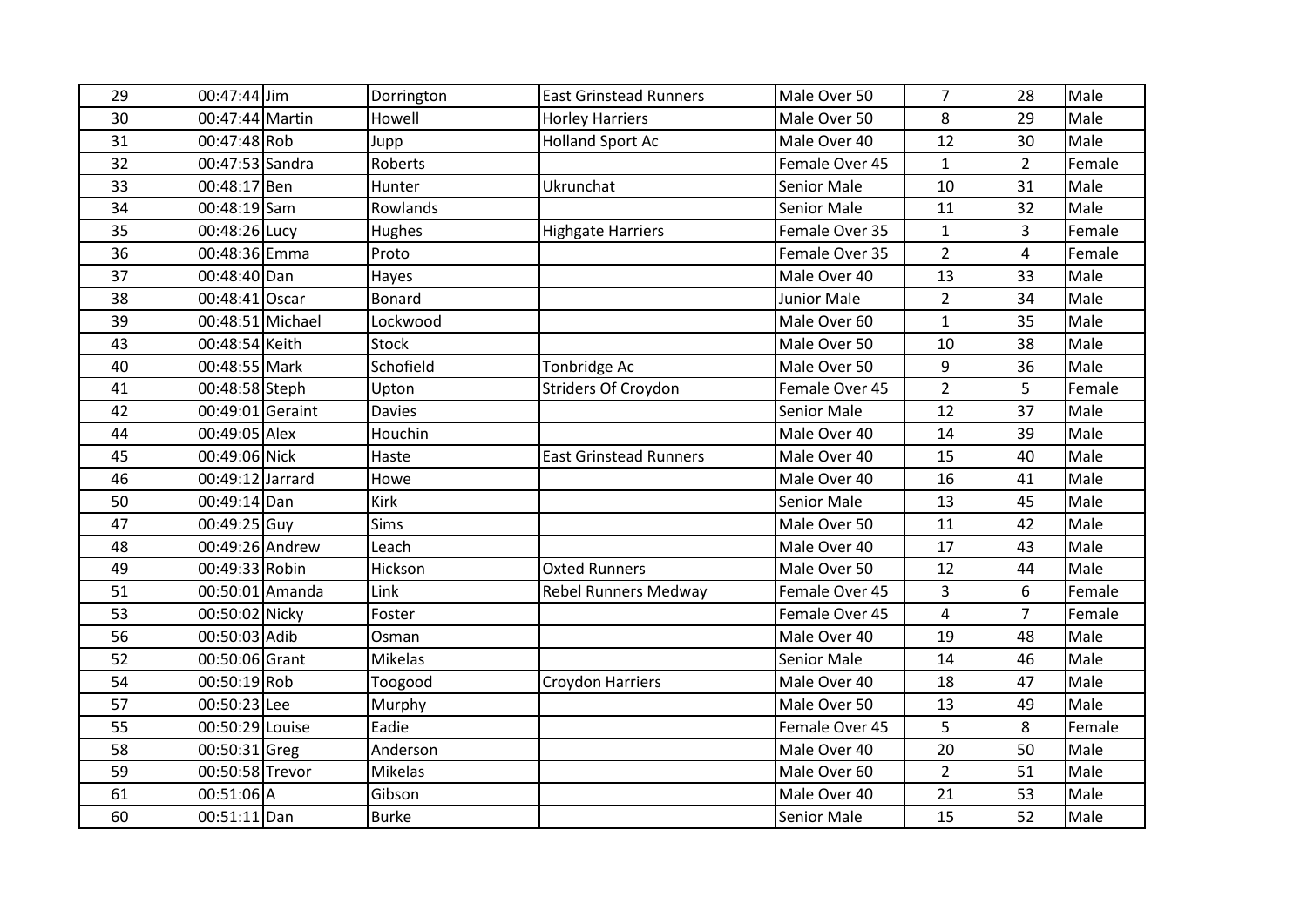| 62 | 00:51:12 Darren  |                   | Williams     | <b>Horley Harriers</b> | Male Over 40       | 22             | 54 | Male   |
|----|------------------|-------------------|--------------|------------------------|--------------------|----------------|----|--------|
| 63 | 00:51:20 Kevin   |                   | Reeve        |                        | Male Over 50       | 14             | 55 | Male   |
| 64 |                  | 00:51:23 Stephen  | Hogg         |                        | <b>Senior Male</b> | 16             | 56 | Male   |
| 65 | 00:51:31 Anna    |                   | Collins      |                        | Female Over 35     | $\overline{3}$ | 9  | Female |
| 66 | 00:51:32 Mark    |                   | Lim          |                        | Male Over 40       | 23             | 57 | Male   |
| 67 | 00:51:50 Jenifer |                   | Vaughan      |                        | Female Over 35     | $\overline{4}$ | 10 | Female |
| 68 | 00:52:05 Joanna  |                   | Grobel       |                        | Female Over 35     | 5              | 11 | Female |
| 70 | 00:52:07 Andrew  |                   | Palmer       |                        | <b>Senior Male</b> | 17             | 59 | Male   |
| 71 | 00:52:07 Philip  |                   | Walkington   | Striders Of Croydon    | <b>Senior Male</b> | 18             | 60 | Male   |
| 69 | 00:52:18 Simon   |                   | Wilkinson    |                        | Male Over 40       | 24             | 58 | Male   |
| 72 | 00:52:22 Stuart  |                   | Wells        | <b>Oxted Runners</b>   | <b>Senior Male</b> | 19             | 61 | Male   |
| 75 | 00:52:27 Tom     |                   | Flint        |                        | Senior Male        | 20             | 64 | Male   |
| 76 | 00:52:28 John    |                   | Waring       |                        | Male Over 40       | 26             | 65 | Male   |
| 74 | 00:52:28 Neil    |                   | Simmonds     |                        | Male Over 50       | 15             | 63 | Male   |
| 73 | 00:52:31 John    |                   | Warren       | <b>Oxted Runners</b>   | Male Over 40       | 25             | 62 | Male   |
| 77 | 00:52:34 Lisa    |                   | Roberjot     | <b>Horley Harriers</b> | Female Over 45     | 6              | 12 | Female |
| 78 | 00:52:36 Alan    |                   | <b>Brown</b> |                        | Male Over 50       | 16             | 66 | Male   |
| 80 | 00:52:42 David   |                   | French       |                        | Male Over 40       | 27             | 67 | Male   |
| 81 | 00:52:42 Mark    |                   | Toone        |                        | Male Over 40       | 28             | 68 | Male   |
| 79 | 00:52:54 Aly     |                   | Warner       | Lingfield Running Club | Female Over 35     | 6              | 13 | Female |
| 89 | 00:53:04 Nicola  |                   | Jupp         |                        | Female Over 45     | $\overline{7}$ | 16 | Female |
| 82 | 00:53:07 Kieran  |                   | Dale         |                        | Male Over 40       | 29             | 69 | Male   |
| 88 | 00:53:07 Tom     |                   | Webb         |                        | <b>Senior Male</b> | 21             | 73 | Male   |
| 85 | 00:53:08 Richard |                   | Pipes        |                        | Male Over 40       | 31             | 71 | Male   |
| 83 |                  | 00:53:09 Nicholas | Phillips     |                        | Male Over 40       | 30             | 70 | Male   |
| 84 | 00:53:14 Nichola |                   | O'connor     |                        | Female Over 35     | $\overline{7}$ | 14 | Female |
| 87 | 00:53:15 Zoe     |                   | Ferrison     |                        | Female Over 35     | 8              | 15 | Female |
| 86 | 00:53:17 William |                   | Taylor       |                        | <b>Senior Male</b> | 22             | 72 | Male   |
| 90 | 00:53:27 Simon   |                   | Ainsworth    |                        | Male Over 40       | 32             | 74 | Male   |
| 92 | 00:53:33 Joe     |                   | Sexton       |                        | Male Over 40       | 34             | 76 | Male   |
| 94 | 00:53:34 Jason   |                   | Sullivan     |                        | Male Over 40       | 35             | 78 | Male   |
| 93 | 00:53:34 Michael |                   | Kilkenny     |                        | Male Over 50       | 17             | 77 | Male   |
| 91 | 00:53:36 Martin  |                   | Langton      |                        | Male Over 40       | 33             | 75 | Male   |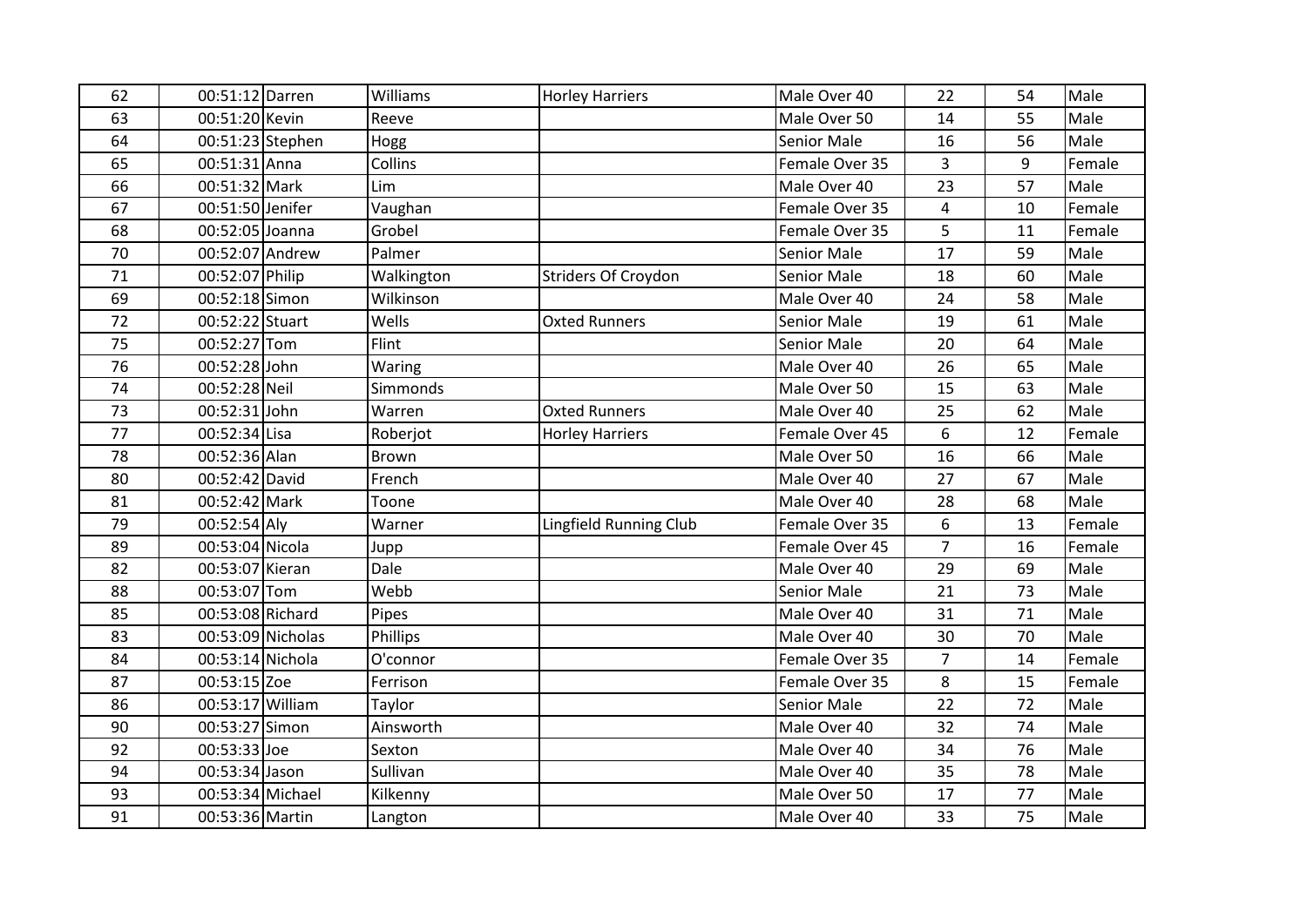| 95  | 00:53:39 Charles |                   | Deacon    |                               | Male Over 40       | 36             | 79  | Male   |
|-----|------------------|-------------------|-----------|-------------------------------|--------------------|----------------|-----|--------|
| 96  | 00:53:53 Grant   |                   | Elrick    |                               | Male Over 40       | 37             | 80  | Male   |
| 98  | 00:53:58 Patrick |                   | Highland  |                               | Male Over 40       | 38             | 82  | Male   |
| 97  | 00:54:06 Keith   |                   | Saunders  |                               | Male Over 50       | 18             | 81  | Male   |
| 99  | 00:54:13 Paul    |                   | Kent      | <b>Cambridge Harriers</b>     | Male Over 50       | 19             | 83  | Male   |
| 100 | 00:54:21 Mark    |                   | Champagne |                               | Male Over 50       | 20             | 84  | Male   |
| 101 | 00:54:36 Simon   |                   | Merry     |                               | Male Over 50       | 21             | 85  | Male   |
| 103 | 00:54:42 Hannah  |                   | Cornish   |                               | Female Over 35     | 9              | 17  | Female |
| 105 | 00:54:45 Jeremy  |                   | Schwartz  | <b>Holland Sport Ac</b>       | Male Over 50       | 22             | 87  | Male   |
| 102 | 00:54:56 Daniel  |                   | Bacon     |                               | <b>Senior Male</b> | 23             | 86  | Male   |
| 106 | 00:54:57 Gareth  |                   | Howell    |                               | <b>Senior Male</b> | 24             | 88  | Male   |
| 104 |                  | 00:54:58 Amanda   | Hewett    | Striders Of Croydon           | Female Over 35     | 10             | 18  | Female |
| 107 | 00:54:58 Paul    |                   | Cross     |                               | Male Over 40       | 39             | 89  | Male   |
| 108 |                  | 00:55:01 Benjamin | Kyte      |                               | <b>Senior Male</b> | 25             | 90  | Male   |
| 109 |                  | 00:55:06 Matthew  | Field     |                               | <b>Senior Male</b> | 26             | 91  | Male   |
| 110 | 00:55:26 Nick    |                   | Hough     |                               | Male Over 50       | 23             | 92  | Male   |
| 112 | 00:55:30 Sandra  |                   | Mcdonald  |                               | Female Over 45     | 8              | 19  | Female |
| 111 | 00:55:37 Mick    |                   | Paget     |                               | Male Over 60       | 3              | 93  | Male   |
| 115 | 00:55:58 Chris   |                   | Ince      | <b>Dulwich Park Runners</b>   | Male Over 40       | 40             | 96  | Male   |
| 113 | 00:56:02 Steph   |                   | Reeve     |                               | Senior Male        | 27             | 94  | Male   |
| 114 |                  | 00:56:07 Shahram  | Olyaie    |                               | Male Over 50       | 24             | 95  | Male   |
| 119 | 00:56:10 Becky   |                   | Laurence  | Striders Of Croydon           | Female Over 35     | 11             | 20  | Female |
| 120 | 00:56:10 Peter   |                   | Laurence  | <b>Striders Of Croydon</b>    | Male Over 40       | 41             | 100 | Male   |
| 116 | 00:56:15 Richard |                   | Jones     |                               | Male Over 50       | 25             | 97  | Male   |
| 117 | 00:56:15 Tim     |                   | Vaughan   |                               | <b>Senior Male</b> | 28             | 98  | Male   |
| 118 | 00:56:17 Julian  |                   | Prentice  |                               | <b>Senior Male</b> | 29             | 99  | Male   |
| 130 | 00:56:23 Fred    |                   | Lennon    |                               | Male Over 60       | 4              | 107 | Male   |
| 127 | 00:56:30 Firmin  |                   | Moriarty  |                               | Male Over 50       | 26             | 105 | Male   |
| 122 | 00:56:32 Ben     |                   | French    |                               | Male Over 40       | 43             | 102 | Male   |
| 123 | 00:56:33 Lucy    |                   | Ross      | <b>Dulwich Park Runners</b>   | Female Over 45     | 9              | 21  | Female |
| 124 | 00:56:36 Katie   |                   | Griffin   | <b>East Grinstead Runners</b> | Senior Female      | $\overline{2}$ | 22  | Female |
| 121 | 00:56:38 Sudan   |                   | Gurung    |                               | Male Over 40       | 42             | 101 | Male   |
| 125 | 00:56:41 Merrick |                   | Rimmer    |                               | Male Over 40       | 44             | 103 | Male   |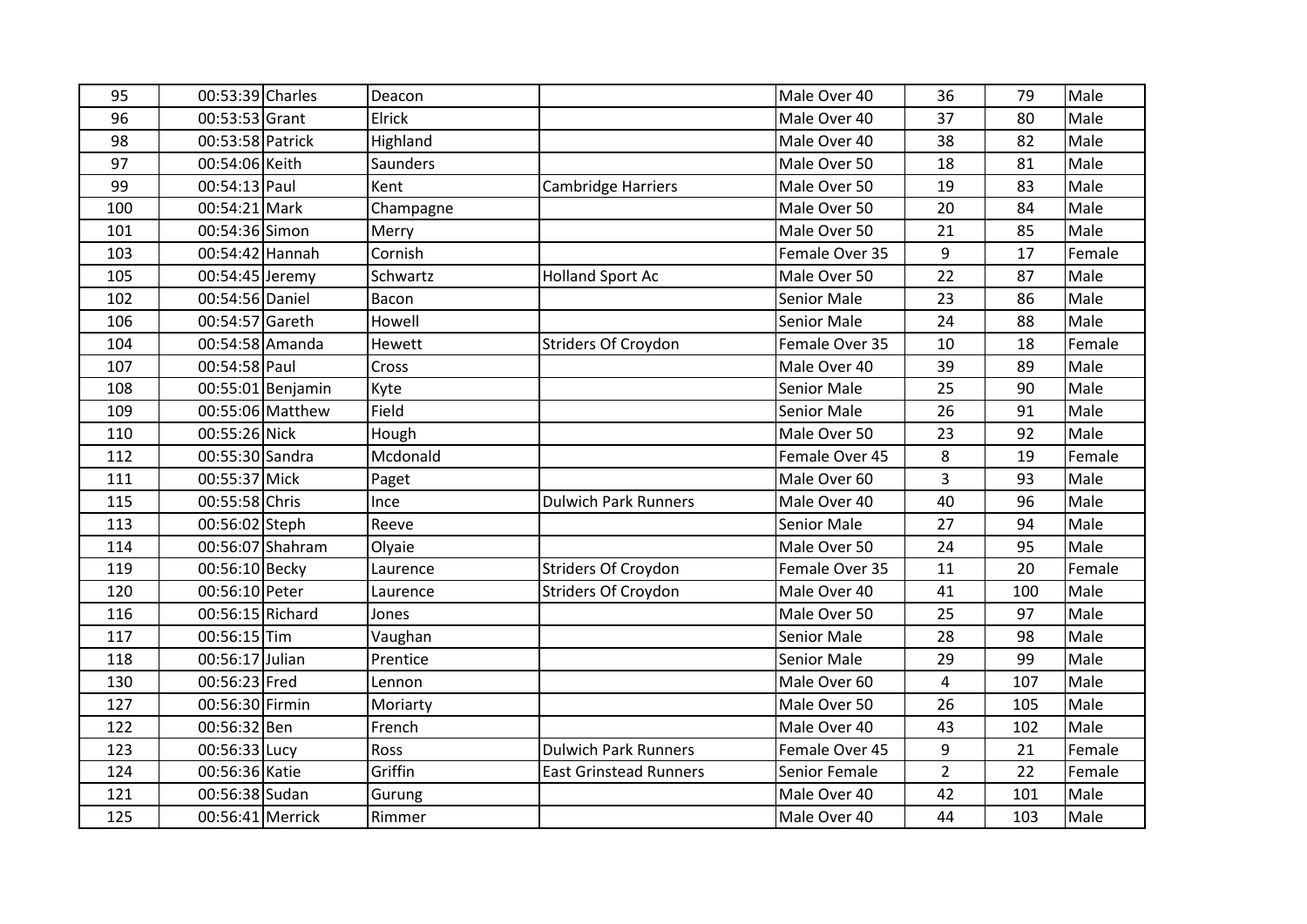| 126 |                   | 00:56:41 Matthew   | Cook         | <b>Orpington Road Runners</b>            | <b>Senior Male</b> | 30             | 104 | Male   |
|-----|-------------------|--------------------|--------------|------------------------------------------|--------------------|----------------|-----|--------|
| 128 | 00:56:42 Mike     |                    | Coveney      |                                          | Male Over 50       | 27             | 106 | Male   |
| 131 | 00:56:52 Edward   |                    | Kyte         |                                          | <b>Senior Male</b> | 31             | 108 | Male   |
| 129 | 00:56:53 Emma     |                    | Anderson     |                                          | Female Over 35     | 12             | 23  | Female |
| 132 | 00:56:58 Glenda   |                    | Goscomb      |                                          | Female Over 55     | $\mathbf{1}$   | 24  | Female |
| 133 | 00:57:10 Neil     |                    | Ferrison     |                                          | Male Over 40       | 45             | 109 | Male   |
| 135 | 00:57:17 Charles  |                    | House        |                                          | Male Over 50       | 28             | 110 | Male   |
| 134 |                   | 00:57:18 Alexandra | Knight       |                                          | Female Over 35     | 13             | 25  | Female |
| 143 | 00:57:19 Paul     |                    | Ingvarsson   |                                          | Male Over 40       | 47             | 116 | Male   |
| 136 | 00:57:21 Tom      |                    | Longley      |                                          | Male Over 50       | 29             | 111 | Male   |
| 140 | 00:57:25 Vince    |                    | Sharp        |                                          | Male Over 50       | 30             | 113 | Male   |
| 141 | 00:57:26 Adriano  |                    | Papiro       | Lonely Goat Rc                           | <b>Senior Male</b> | 32             | 114 | Male   |
| 137 | 00:57:28 Stephen  |                    | Johnson      | <b>Oaks Blokes</b>                       | Male Over 40       | 46             | 112 | Male   |
| 138 | 00:57:29 Tamsin   |                    | <b>Brown</b> |                                          | Female Over 35     | 14             | 26  | Female |
| 142 | 00:57:32 Aiman    |                    | Etra         |                                          | Male Over 60       | 5              | 115 | Male   |
| 147 | 00:57:34 Daniel   |                    | Goss         |                                          | <b>Junior Male</b> | 3              | 119 | Male   |
| 145 | 00:57:34 Scott    |                    | Mackenzie    |                                          | <b>Senior Male</b> | 33             | 118 | Male   |
| 144 |                   | 00:57:35 Matthew   | Bax          |                                          | Male Over 40       | 48             | 117 | Male   |
| 139 | 00:57:38 Valerie  |                    | Place        |                                          | Female Over 55     | $\overline{2}$ | 27  | Female |
| 148 | 00:57:47 lan      |                    | Vincent      |                                          | <b>Senior Male</b> | 34             | 120 | Male   |
| 146 | 00:57:54 Kirsty   |                    | Merritt      |                                          | Female Over 35     | 15             | 28  | Female |
| 152 | 00:57:57 Andy     |                    | Clark        |                                          | <b>Senior Male</b> | 35             | 122 | Male   |
| 151 | 00:57:58 Fran     |                    | Saint-Geris  |                                          | Senior Female      | 3              | 30  | Female |
| 149 | 00:58:04 Mark     |                    | Piper        | <b>Lingfield Running Club</b>            | Male Over 50       | 31             | 121 | Male   |
| 157 | 00:58:05 Caroline |                    | Wild         |                                          | Female Over 45     | 11             | 34  | Female |
| 150 | 00:58:11 Anne     |                    | Webb         | <b>Oxted Runners</b>                     | Female Over 55     | 3              | 29  | Female |
| 153 | 00:58:19 Clare    |                    | Smeaton      |                                          | Female Over 35     | 16             | 31  | Female |
| 155 | 00:58:19 Michael  |                    | Chapman      |                                          | Male Over 60       | 6              | 123 | Male   |
| 154 | 00:58:22 Amanda   |                    | Mullen       |                                          | Female Over 55     | $\overline{4}$ | 32  | Female |
| 158 | 00:58:27 Tanya    |                    | Viehoff      | <b>Horley Harriers</b>                   | Female Over 55     | 5              | 35  | Female |
| 159 |                   | 00:58:28 Jonathan  | Handcock     |                                          | Male Over 50       | 32             | 124 | Male   |
| 156 | 00:58:33 Angela   |                    | Powell       | <b>Blackheath &amp; Bromley Harriers</b> | Female Over 45     | 10             | 33  | Female |
| 160 | 00:58:39 Carlyn   |                    | Angus        | <b>Horley Harriers</b>                   | Female Over 35     | 17             | 36  | Female |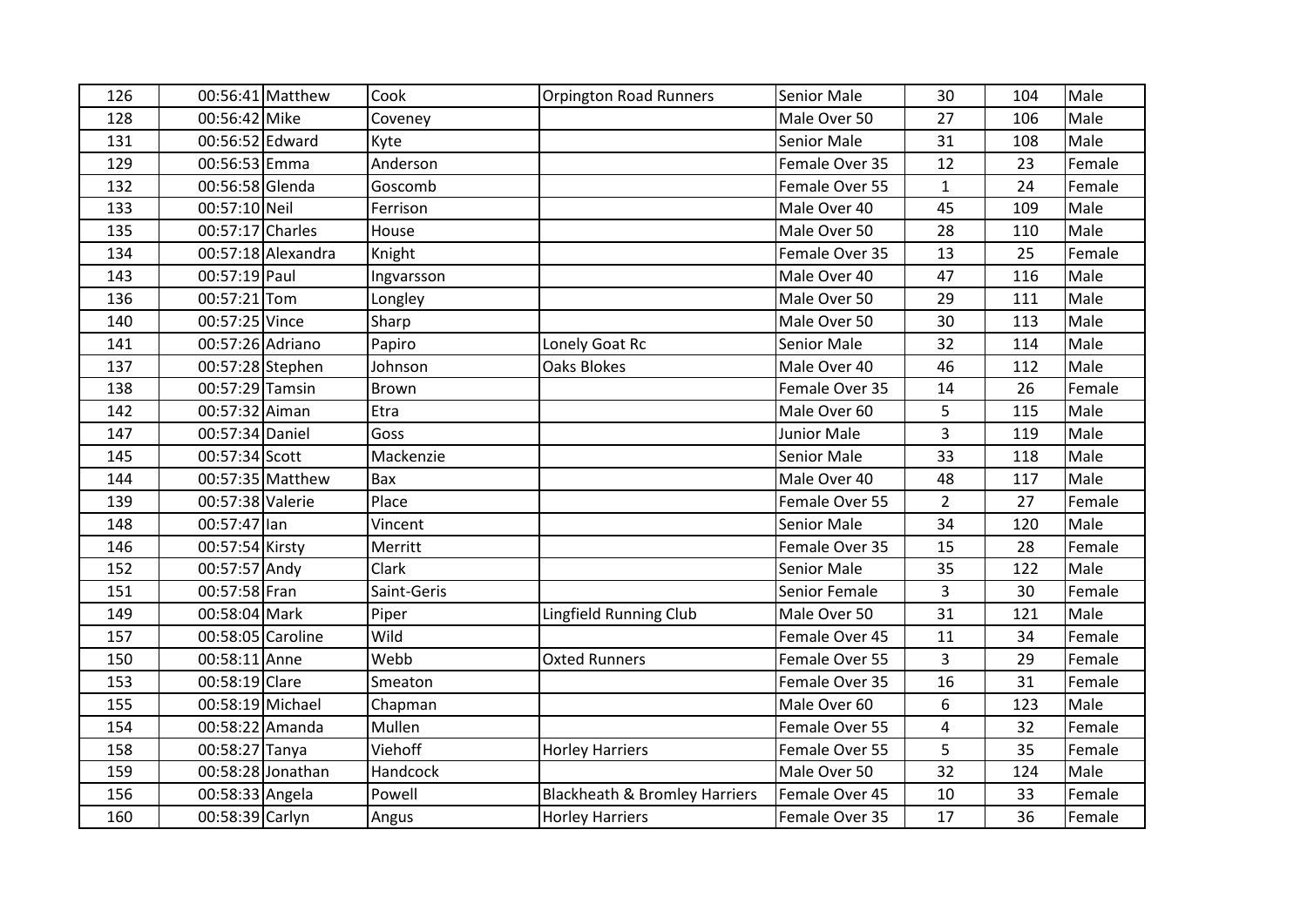| 165 | 00:58:42 Paul    |                      | Waller         |                                  | Male Over 50       | 34             | 129 | Male   |
|-----|------------------|----------------------|----------------|----------------------------------|--------------------|----------------|-----|--------|
| 162 |                  | 00:58:43 Jonathan    | Murphy         |                                  | Male Over 40       | 49             | 126 | Male   |
| 161 |                  | 00:58:44 Matthew     | Capel          |                                  | Male Over 50       | 33             | 125 | Male   |
| 166 | 00:58:52 Katie   |                      | Page           |                                  | Female Over 45     | 12             | 37  | Female |
| 164 | 00:58:56 Charles |                      | Wheeler        | Dorking & Mole Valley AC         | Male Over 60       | $\overline{7}$ | 128 | Male   |
| 169 | 00:58:59 Cherryl |                      | Sinclair       |                                  | Female Over 35     | 20             | 40  | Female |
| 163 | 00:59:00 Bruce   |                      | <b>Tomkins</b> |                                  | Male Over 40       | 50             | 127 | Male   |
| 171 | 00:59:02 Ben     |                      | Goss           |                                  | Male Over 40       | 51             | 131 | Male   |
| 170 | 00:59:04 Richard |                      | Williams       |                                  | Male Over 50       | 35             | 130 | Male   |
| 167 |                  | 00:59:12 Charlotte   | Lee            |                                  | Female Over 35     | 18             | 38  | Female |
| 168 | 00:59:14 Hannah  |                      | Darrall        |                                  | Female Over 35     | 19             | 39  | Female |
| 174 | 00:59:17 Sonja   |                      | Shakespeare    |                                  | Female Over 35     | 21             | 41  | Female |
| 172 | 00:59:20 Richard |                      | Hilson         |                                  | Male Over 50       | 36             | 132 | Male   |
| 176 | 00:59:21 Viv     |                      | Mitchell       | South London Harriers            | Female Over 55     | 6              | 43  | Female |
| 175 | 00:59:28 Natasha |                      | <b>Burke</b>   |                                  | Senior Female      | 4              | 42  | Female |
| 173 | 00:59:29 Duncan  |                      | Lightfoot      | <b>Oaks Blokes</b>               | Male Over 60       | 8              | 133 | Male   |
| 177 |                  | 00:59:36 Stephen     | Rowland        |                                  | Male Over 40       | 52             | 134 | Male   |
| 184 | 00:59:55 Joel    |                      | Wilson         |                                  | <b>Senior Male</b> | 36             | 138 | Male   |
| 182 | 01:00:03 Nicola  |                      | Mulley         |                                  | Female Over 45     | 13             | 45  | Female |
| 183 | 01:00:03 Julie   |                      | Moss           |                                  | Female Over 45     | 14             | 46  | Female |
| 178 | 01:00:07 Dafydd  |                      | Jones          | Reigate Priory Ac                | Male Over 40       | 53             | 135 | Male   |
| 180 | 01:00:12 Rhodri  |                      | Greaves        |                                  | Male Over 50       | 37             | 136 | Male   |
| 179 |                  | 01:00:19 Rebecca     | Sykes          | Dorking & Mole Valley AC         | Female Over 55     | $\overline{7}$ | 44  | Female |
| 181 | 01:00:26 Michael |                      | Deacon         |                                  | Male Over 50       | 38             | 137 | Male   |
| 185 | 01:00:31 Paul    |                      | May            | <b>Oxted Runners</b>             | Male Over 60       | 9              | 139 | Male   |
| 186 | 01:00:39 Chris   |                      | Trim           |                                  | Male Over 40       | 54             | 140 | Male   |
| 189 |                  | 01:00:40 Stephen     | Womersley      |                                  | <b>Senior Male</b> | 37             | 142 | Male   |
| 194 | 01:00:41 Keith   |                      | Greywood       |                                  | <b>Senior Male</b> | 38             | 144 | Male   |
| 191 |                  | 01:00:45 Christopher | Jones          |                                  | Male Over 40       | 55             | 143 | Male   |
| 192 | 01:00:50 Lesley  |                      | Reader         |                                  | Female Over 45     | 15             | 49  | Female |
| 193 |                  | 01:00:53 Katharine   | Trevelyan      |                                  | Female Over 35     | 23             | 50  | Female |
| 188 | 01:00:55 Sarah   |                      | Anderson       |                                  | <b>Senior Male</b> | 39             | 141 | Male   |
| 187 |                  | 01:00:56 Caroline    | Parry          | <b>Oxted Ladies Running Club</b> | Female Over 35     | 22             | 47  | Female |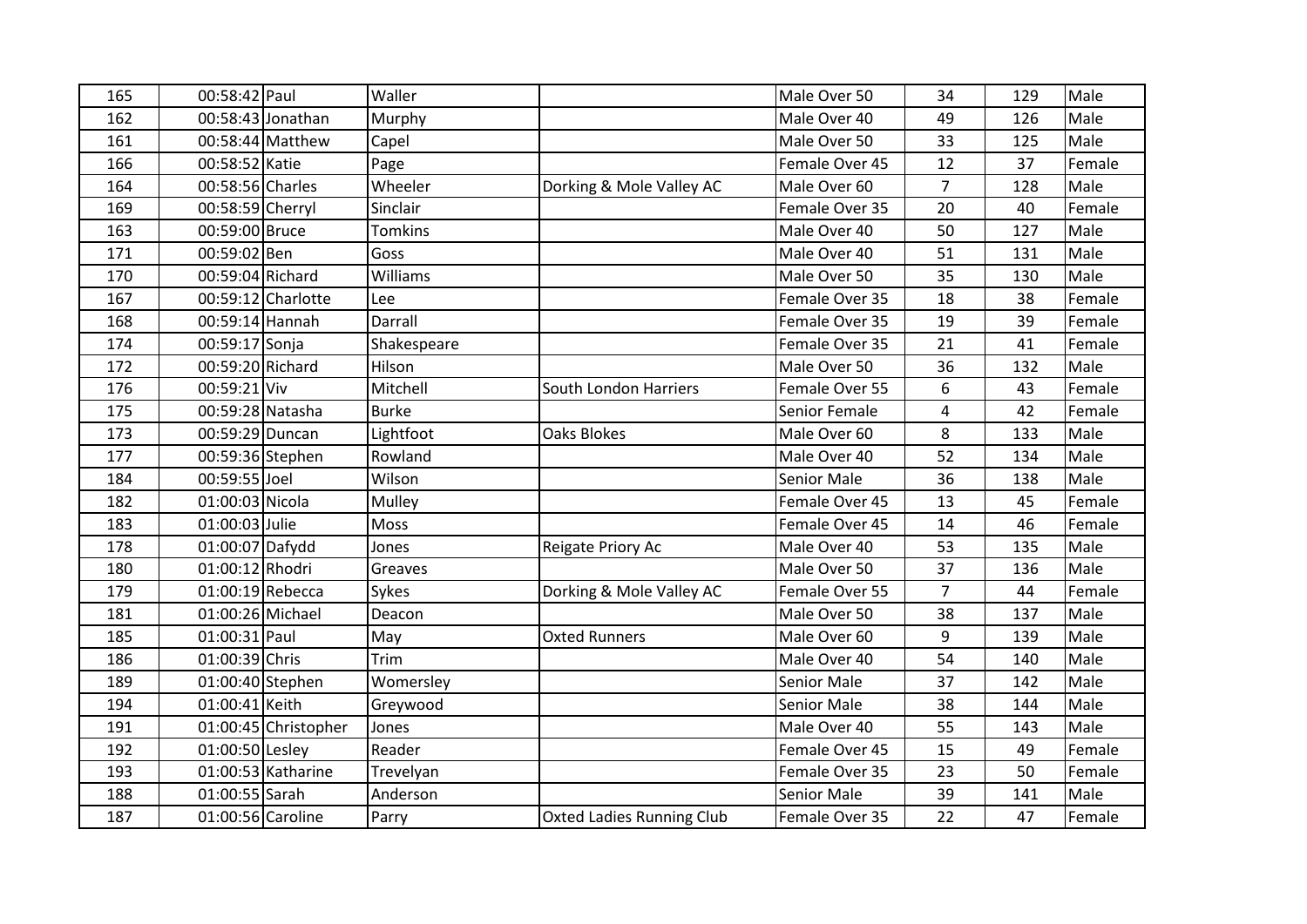| 200 | 01:01:00 Murtha   |                    | Kavanagh        |                             | Male Over 50       | 39             | 146 | Male   |
|-----|-------------------|--------------------|-----------------|-----------------------------|--------------------|----------------|-----|--------|
| 195 | 01:01:08 Sophie   |                    | Kearns          |                             | Female Over 35     | 24             | 51  | Female |
| 205 | 01:01:08 Lydia    |                    | Zurrin          |                             | Female Over 35     | 25             | 57  | Female |
| 196 |                   | 01:01:10 Elizabeth | Atkinson        |                             | Senior Female      | 6              | 52  | Female |
| 190 | $01:01:11$ Hannah |                    | Womersley       |                             | Senior Female      | 5              | 48  | Female |
| 198 | 01:01:12 Sarah    |                    | Taylor          |                             | Senior Female      | $\overline{7}$ | 54  | Female |
| 199 | $01:01:12$ John   |                    | Musk            |                             | <b>Senior Male</b> | 40             | 145 | Male   |
| 197 | 01:01:16 Nicola   |                    | <b>Burnett</b>  | <b>Oxted Runners</b>        | Female Over 55     | 8              | 53  | Female |
| 203 | 01:01:17 Alan     |                    | Matthews        | <b>Tadworth Ac</b>          | Male Over 60       | 10             | 147 | Male   |
| 201 | 01:01:20 Claire   |                    | Scott           |                             | Female Over 55     | 9              | 55  | Female |
| 202 | 01:01:22 Mary     |                    | <b>Matthews</b> | <b>Tadworth Ac</b>          | Female Over 55     | 10             | 56  | Female |
| 204 | 01:01:26 Will     |                    | Taylor          | Lonely Goat Rc              | <b>Senior Male</b> | 41             | 148 | Male   |
| 211 | 01:01:27 Leonard  |                    | Goldsmith       |                             | Male Over 50       | 40             | 151 | Male   |
| 210 | 01:01:46 Helen    |                    | <b>Barnes</b>   |                             | Female Over 45     | 17             | 60  | Female |
| 209 |                   | 01:01:47 Nicholas  | Trevelyan       |                             | Male Over 40       | 56             | 150 | Male   |
| 206 | 01:01:50 Jill     |                    | Hopkins         |                             | Female Over 45     | 16             | 58  | Female |
| 207 | 01:01:56 Sara     |                    | Simon           |                             | Female Over 35     | 26             | 59  | Female |
| 213 | 01:01:59 Tamsin   |                    | Haste           |                             | Female Over 45     | 18             | 62  | Female |
| 208 |                   | 01:02:05 Timothy   | Flint           |                             | <b>Senior Male</b> | 42             | 149 | Male   |
| 217 | 01:02:15 Lynsey   |                    | Layton          |                             | Female Over 35     | 27             | 65  | Female |
| 212 | 01:02:17 Sofia    |                    | Lammali         | <b>Holland Sport Ac</b>     | Junior Female      | $\mathbf{1}$   | 61  | Female |
| 215 | $01:02:19$ Mab    |                    | Mills           |                             | Senior Female      | 8              | 63  | Female |
| 214 | 01:02:28 Paul     |                    | Croasdale       | <b>Dulwich Park Runners</b> | <b>Senior Male</b> | 43             | 152 | Male   |
| 219 |                   | 01:02:30 Hermione  | Glyn            |                             | Senior Female      | 10             | 67  | Female |
| 218 | 01:02:36 Cath     |                    | Boulden         |                             | Female Over 35     | 28             | 66  | Female |
| 216 | 01:02:36 Cheryl   |                    | Kennedy         |                             | Senior Female      | 9              | 64  | Female |
| 222 | 01:02:40 Jessica  |                    | Goldsmith       |                             | Senior Female      | 11             | 69  | Female |
| 221 | 01:02:44 John     |                    | Partington      |                             | Male Over 60       | 11             | 153 | Male   |
| 220 | 01:02:49 Becky    |                    | Pearce          | <b>Horley Harriers</b>      | Female Over 45     | 19             | 68  | Female |
| 223 | 01:02:52 Andrew   |                    | Duguid          |                             | Male Over 40       | 57             | 154 | Male   |
| 224 | 01:03:14 James    |                    | <b>Saunders</b> |                             | Male Over 50       | 41             | 155 | Male   |
| 228 | 01:03:18 Mike     |                    | Mackenzie       |                             | Male Over 60       | 12             | 156 | Male   |
| 229 | 01:03:27 Geoff    |                    | Hastings        | <b>Epsom Oddballs Rc</b>    | Male Over 60       | 13             | 157 | Male   |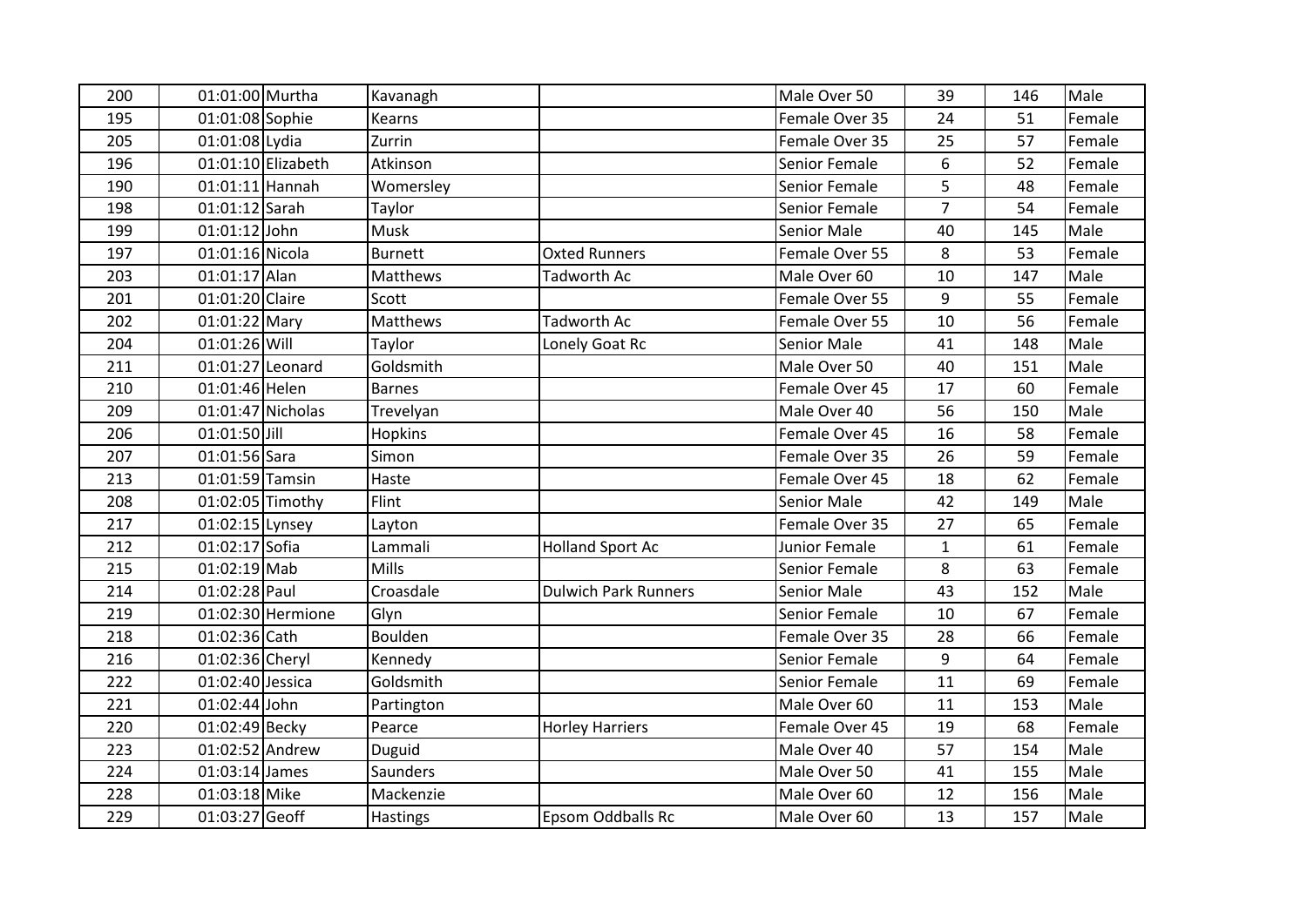| 225 | 01:03:29 Jessica  |                     | Curzon         |                                  | Senior Female  | 12 | 70  | Female |
|-----|-------------------|---------------------|----------------|----------------------------------|----------------|----|-----|--------|
| 234 | 01:03:32 Claire   |                     | Bentley        |                                  | Female Over 35 | 32 | 77  | Female |
| 226 | 01:03:33 Sarah    |                     | Long           |                                  | Female Over 35 | 29 | 71  | Female |
| 233 | 01:03:33 Claudia  |                     | Reynolds       |                                  | Female Over 45 | 21 | 76  | Female |
| 232 |                   | 01:03:36 Caroline   | Gould          | <b>East Grinstead Runners</b>    | Female Over 35 | 31 | 75  | Female |
| 235 | 01:03:41 Leanne   |                     | Richardson     |                                  | Female Over 45 | 22 | 78  | Female |
| 231 | 01:03:45 Helen    |                     | Broughton      |                                  | Female Over 45 | 20 | 74  | Female |
| 227 | 01:03:45 Rachel   |                     | <b>Tomkins</b> |                                  | Female Over 55 | 11 | 72  | Female |
| 238 | 01:03:46 Victoria |                     | De Silva       |                                  | Female Over 35 | 33 | 80  | Female |
| 230 | 01:03:56 Sally    |                     | Hogg           |                                  | Female Over 35 | 30 | 73  | Female |
| 243 | 01:04:00 Harriet  |                     | Leach          |                                  | Female Over 45 | 23 | 84  | Female |
| 241 |                   | $01:04:03$ Jonathan | <b>Barker</b>  |                                  | Male Over 60   | 15 | 159 | Male   |
| 236 | $01:04:12$ Jo     |                     | Lloyd          | Dorking & Mole Valley AC         | Female Over 55 | 12 | 79  | Female |
| 237 |                   | 01:04:12 Laurence   | Mcfadyen       | <b>Oxted Runners</b>             | Male Over 60   | 14 | 158 | Male   |
| 239 | 01:04:13 Hayley   |                     | Palmer         |                                  | Female Over 35 | 34 | 81  | Female |
| 244 | 01:04:22 Julie    |                     | Day            | <b>Horley Harriers</b>           | Female Over 45 | 24 | 85  | Female |
| 240 | 01:04:24 Sarah    |                     | Silvester      |                                  | Female Over 35 | 35 | 82  | Female |
| 242 | 01:04:26 Lindsay  |                     | Downie         |                                  | Female Over 35 | 36 | 83  | Female |
| 245 | 01:04:28 Ruth     |                     | Cattell        |                                  | Female Over 35 | 37 | 86  | Female |
| 247 | 01:04:32 Everett  |                     | <b>Bunt</b>    |                                  | Senior Male    | 44 | 160 | Male   |
| 248 | 01:04:41 Paul     |                     | Taylor         | <b>Trail Running Association</b> | Male Over 60   | 16 | 161 | Male   |
| 246 | 01:04:47 Emily    |                     | Watson         |                                  | Female Over 35 | 38 | 87  | Female |
| 249 |                   | 01:04:52 Stephen    | Rainbird       |                                  | Male Over 40   | 58 | 162 | Male   |
| 250 |                   | $01:04:58$ Matthew  | Inge           |                                  | Male Over 40   | 59 | 163 | Male   |
| 251 | 01:05:25 Vera     |                     | <b>Simms</b>   |                                  | Female Over 55 | 13 | 88  | Female |
| 252 | 01:05:51 Kate     |                     | York           |                                  | Female Over 35 | 39 | 89  | Female |
| 253 | 01:05:54 Kate     |                     | Netley         | <b>East Grinstead Runners</b>    | Female Over 45 | 25 | 90  | Female |
| 254 | 01:05:54 Nikki    |                     | Robinson       |                                  | Female Over 45 | 26 | 91  | Female |
| 259 | 01:06:20 Phoebe   |                     | Evans          |                                  | Senior Female  | 13 | 95  | Female |
| 260 | 01:06:30 Mary     |                     | Marsden        |                                  | Female Over 45 | 28 | 96  | Female |
| 255 | 01:06:40 Nicola   |                     | Harvey         |                                  | Female Over 35 | 40 | 92  | Female |
| 268 | 01:06:56 Dan      |                     |                | Tonbridge Ac                     | Senior Male    | 45 | 165 | Male   |
| 261 | 01:06:58 Kate     |                     | Lloyd          |                                  | Female Over 35 | 42 | 97  | Female |
|     |                   |                     |                |                                  |                |    |     |        |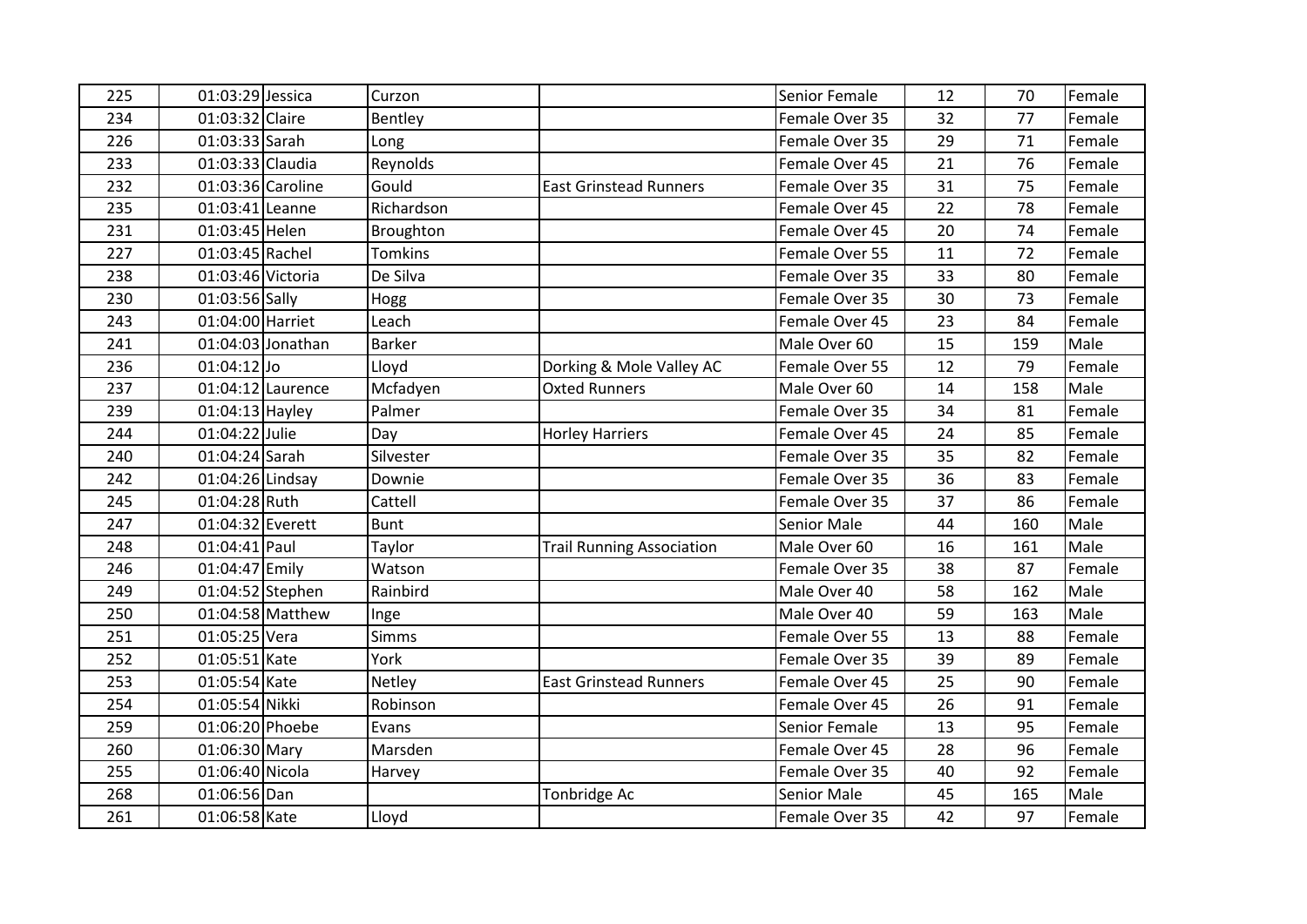| 257 | 01:06:59 Sandi   |                    | Van Wyk       |                                  | Female Over 35     | 41 | 94  | Female |
|-----|------------------|--------------------|---------------|----------------------------------|--------------------|----|-----|--------|
| 269 | 01:06:59 Sam     |                    | Carrington    |                                  | <b>Senior Male</b> | 46 | 166 | Male   |
| 258 | 01:07:00 Di      |                    | Van Wyk       |                                  | Male Over 40       | 60 | 164 | Male   |
| 270 | 01:07:00 Hannah  |                    | Taylor        |                                  | Senior Female      | 14 | 104 | Female |
| 256 | 01:07:02 Gail    |                    | Greenwood     |                                  | Female Over 45     | 27 | 93  | Female |
| 264 | 01:07:03 Emilie  |                    | Champion      | <b>Trail Running Association</b> | Female Over 35     | 44 | 100 | Female |
| 262 | 01:07:11 Helen   |                    | Ainsworth     |                                  | Female Over 45     | 29 | 98  | Female |
| 271 | 01:07:18 Jane    |                    | Lambert       | <b>Sutton Runners</b>            | Female Over 55     | 14 | 105 | Female |
| 265 | 01:07:20 Emily   |                    | Deacon        |                                  | Female Over 35     | 45 | 101 | Female |
| 266 | 01:07:20 Claire  |                    | Toone         |                                  | Female Over 45     | 30 | 102 | Female |
| 267 | $01:07:21$ Jane  |                    | Sinclair      |                                  | Female Over 45     | 31 | 103 | Female |
| 263 | 01:07:30 Rosie   |                    | <b>Davies</b> |                                  | Female Over 35     | 43 | 99  | Female |
| 278 |                  | 01:07:40 Maeolissa | Rogers        |                                  | Female Over 35     | 48 | 110 | Female |
| 281 | 01:07:43 Justin  |                    | Linger        |                                  | Male Over 40       | 61 | 169 | Male   |
| 274 | 01:07:49 Jeffrey |                    | Malaihollo    |                                  | Male Over 50       | 42 | 168 | Male   |
| 273 | 01:07:57 Robert  |                    | Cook          |                                  | <b>Senior Male</b> | 47 | 167 | Male   |
| 275 |                  | 01:07:59 Caitriona | Mchugh        |                                  | Female Over 35     | 47 | 107 | Female |
| 280 | 01:08:02 Alison  |                    | Slater        | <b>Lingfield Running Club</b>    | Female Over 55     | 16 | 112 | Female |
| 277 | 01:08:04 Cathy   |                    | Hayes         |                                  | Female Over 45     | 32 | 109 | Female |
| 276 | 01:08:04 Angela  |                    | Ahmed         |                                  | Female Over 55     | 15 | 108 | Female |
| 279 | 01:08:05 Julie   |                    | Sanders       |                                  | Female Over 45     | 33 | 111 | Female |
| 272 | 01:08:17 Gemma   |                    | Cook          |                                  | Female Over 35     | 46 | 106 | Female |
| 283 | 01:08:32 Fiona   |                    | Bentham       |                                  | Female Over 45     | 34 | 114 | Female |
| 282 | 01:08:37 Jenny   |                    | Rourke        |                                  | Female Over 35     | 49 | 113 | Female |
| 285 | 01:08:37 Neil    |                    | <b>Riches</b> |                                  | Male Over 60       | 17 | 171 | Male   |
| 286 | 01:08:41 Kenneth |                    | Ford          | <b>Rogue Runners</b>             | Male Over 50       | 43 | 172 | Male   |
| 287 | 01:08:41 Mark    |                    | Pavlides      |                                  | Male Over 50       | 44 | 173 | Male   |
| 288 | 01:08:52 Phil    |                    | Humphrey      |                                  | Male Over 50       | 45 | 174 | Male   |
| 284 | 01:08:59 Simon   |                    | Jones         |                                  | Male Over 40       | 62 | 170 | Male   |
| 290 | 01:09:08 Cara    |                    | <b>Hewitt</b> |                                  | Female Over 45     | 36 | 116 | Female |
| 293 | 01:09:12 Jim     |                    | Field         |                                  | Male Over 50       | 46 | 175 | Male   |
| 289 | 01:09:15 Annabel |                    | Kolter        |                                  | Female Over 45     | 35 | 115 | Female |
| 297 | 01:09:25 Francis |                    | Hendry        |                                  | Male Over 50       | 47 | 176 | Male   |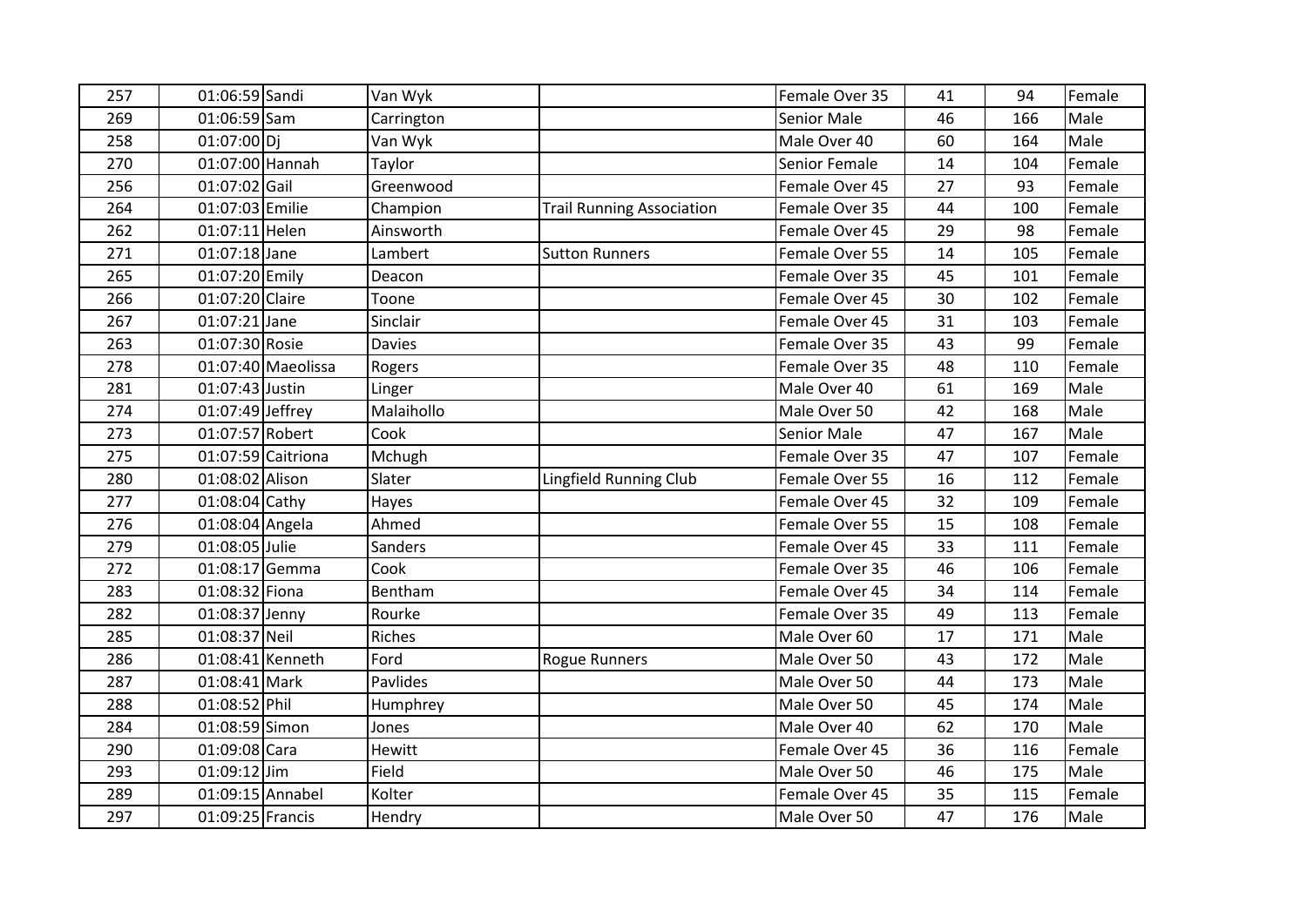| 01:09:27 Tai<br>298<br>Fowler<br>01:09:29 Helen<br>295 |                                          | Male Over 50       | 48 | 177 | Male   |
|--------------------------------------------------------|------------------------------------------|--------------------|----|-----|--------|
|                                                        |                                          |                    |    |     |        |
| <b>Bygrave</b>                                         |                                          | Female Over 45     | 38 | 120 | Female |
| 291<br>01:09:30 Rosemary<br>Leworthy                   | <b>East Grinstead Runners</b>            | Female Over 55     | 17 | 117 | Female |
| 292<br>01:09:31 Annmarie<br>Skupien                    | Zero To Hero                             | Female Over 55     | 18 | 118 | Female |
| 01:09:33 Matthew<br>300<br>Shortland                   |                                          | 26.2 Male Over 50  | 49 | 179 | Male   |
| 296<br>01:09:37 Patricia<br><b>Burke</b>               |                                          | Female Over 55     | 19 | 121 | Female |
| Pollard<br>294<br>01:09:44 Dominique                   |                                          | Female Over 45     | 37 | 119 | Female |
| 01:09:47 Marcin<br>Grezicki<br>299                     |                                          | Male Over 40       | 63 | 178 | Male   |
| 01:10:10 Terry<br>301<br>Smedley                       |                                          | Male Over 40       | 64 | 180 | Male   |
| 01:10:13 William<br>305<br>Kyte                        |                                          | <b>Senior Male</b> | 48 | 183 | Male   |
| 303<br>01:10:17 John<br>Wilkinson                      | <b>Bexhill Runners &amp; Triathletes</b> | Male Over 40       | 65 | 182 | Male   |
| 01:10:25 Karen<br>304<br>Rogers                        | <b>Sutton Runners</b>                    | Female Over 55     | 20 | 122 | Female |
| 01:10:38 Sandra<br>Cheetham<br>306                     | Zero To Hero                             | Female Over 55     | 21 | 123 | Female |
| $01:10:41$ Giles<br>302<br>Sleeman                     |                                          | <b>Senior Male</b> | 49 | 181 | Male   |
| 311<br>01:10:50 Laura<br>Ireland                       | Lingfield Running Club                   | Female Over 45     | 40 | 127 | Female |
| 01:10:53 Malcolm<br>310<br>Jones                       | <b>Bexhill Runners &amp; Triathletes</b> | Male Over 60       | 18 | 184 | Male   |
| $01:10:55$ Mandy<br>308<br>Muggridge                   |                                          | Female Over 45     | 39 | 125 | Female |
| 01:10:55 Lucy<br>307<br>Muggridge                      |                                          | Senior Female      | 15 | 124 | Female |
| 01:11:04 Gabrielle<br>309<br>Bentley                   |                                          | Senior Female      | 16 | 126 | Female |
| 01:11:23 Moray<br>313<br>Carey                         | Reigate Priory Ac                        | Male Over 60       | 19 | 185 | Male   |
| White<br>01:11:50 Gemma<br>314                         |                                          | Female Over 35     | 50 | 129 | Female |
| 01:11:51 Angela<br>312<br>Robinson                     |                                          | Female Over 45     | 41 | 128 | Female |
| $01:12:16$ Jacqueline<br>317<br>Mayer                  | Lingfield Running Club                   | Female Over 35     | 51 | 130 | Female |
| 01:12:51 Charles<br>316<br><b>Barker</b>               |                                          | Male Over 40       | 66 | 187 | Male   |
| 01:12:51 Carlos<br>315<br>Arraez                       |                                          | Male Over 50       | 50 | 186 | Male   |
| 01:12:52 Liz<br>320<br>Lowe                            |                                          | Female Over 35     | 52 | 133 | Female |
| 01:12:53 Emma<br>321<br>Wingrave                       | <b>Mole Valley Runners</b>               | Female Over 35     | 53 | 134 | Female |
| 01:12:54 Gail<br>Evans<br>318                          | Zero To Hero                             | Female Over 45     | 42 | 131 | Female |
| 01:12:54 Karen<br>319<br>Holcombe                      | Zero To Hero                             | Female Over 55     | 22 | 132 | Female |
| 01:12:55 Pamela<br>322<br>Glyn                         |                                          | Female Over 55     | 23 | 135 | Female |
| 01:13:02 Norma<br>323<br>Liversidge                    |                                          | Female Over 55     | 24 | 136 | Female |
| 324<br>01:13:08 Anita<br><b>Harris</b>                 |                                          | Female Over 55     | 25 | 137 | Female |
| 326<br>01:13:26 Neil<br>Witherow                       |                                          | Male Over 50       | 52 | 189 | Male   |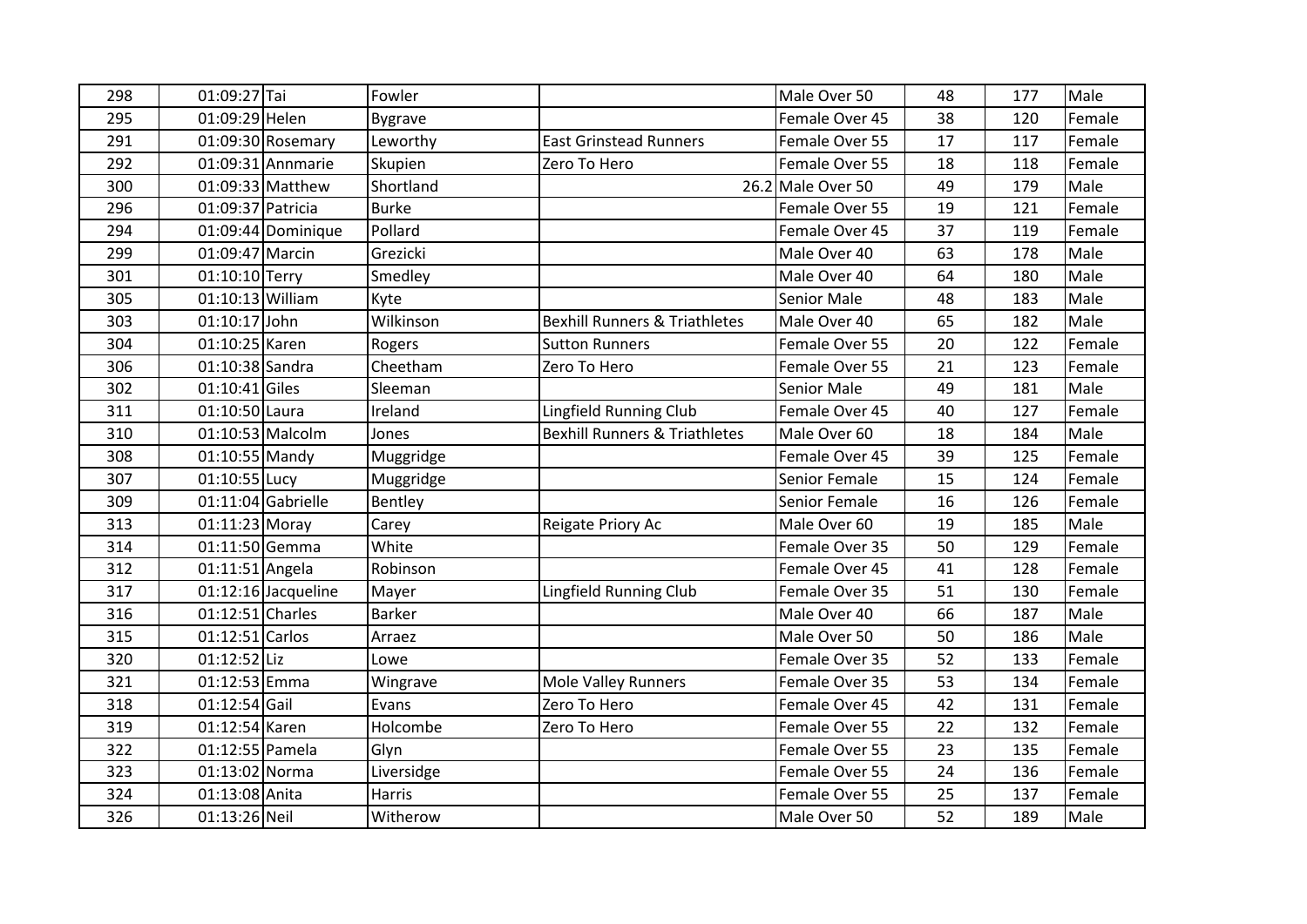| 328 | 01:13:32 Diane    |                    | <b>Buckley</b>  |                               | Female Over 55     | 27 | 139 | Female |
|-----|-------------------|--------------------|-----------------|-------------------------------|--------------------|----|-----|--------|
| 327 | 01:13:40 Linda    |                    | Hastings        | <b>Epsom Allsorts</b>         | Female Over 55     | 26 | 138 | Female |
| 330 | 01:13:50 Paul     |                    | Bowen           |                               | Male Over 50       | 53 | 190 | Male   |
| 331 | 01:13:50 Roger    |                    | Moore           |                               | Male Over 50       | 54 | 191 | Male   |
| 329 |                   | 01:13:57 Melanie   | Mitchell        | <b>Horley Harriers</b>        | Female Over 45     | 43 | 140 | Female |
| 325 |                   | $01:13:57$ Spenser | Lane            | <b>Dulwich Park Runners</b>   | Male Over 50       | 51 | 188 | Male   |
| 332 | 01:14:11 Ange     |                    | Mclellan        | Petts Wood Runners            | Female Over 45     | 44 | 141 | Female |
| 333 | 01:14:23 Anna     |                    | Feeney          |                               | Female Over 35     | 54 | 142 | Female |
| 336 | 01:14:23 Alison   |                    | Norman          |                               | Female Over 45     | 47 | 145 | Female |
| 334 | 01:14:30 Dee      |                    | Timon           | <b>Orpington Road Runners</b> | Female Over 45     | 45 | 143 | Female |
| 335 | $01:14:41$ Joanne |                    | <b>Negus</b>    |                               | Female Over 45     | 46 | 144 | Female |
| 340 | 01:14:50 Louise   |                    | Williams        |                               | Female Over 55     | 29 | 148 | Female |
| 337 | 01:14:57 Felicia  |                    | Wright          | <b>East Grinstead Runners</b> | Female Over 35     | 55 | 146 | Female |
| 343 | 01:15:10 David    |                    | Fiddler         |                               | Male Over 60       | 20 | 194 | Male   |
| 339 | $01:15:11$ Jeremy |                    | Good            |                               | Male Over 50       | 55 | 192 | Male   |
| 338 | $01:15:13$ Jilly  |                    | Collier         |                               | Female Over 55     | 28 | 147 | Female |
| 341 | 01:15:29 Jackie   |                    | Chapman         |                               | Female Over 55     | 30 | 149 | Female |
| 342 | $01:15:43$ Joey   |                    | Huggett         | <b>Lingfield Running Club</b> | <b>Senior Male</b> | 50 | 193 | Male   |
| 344 | 01:15:51 Sally    |                    | Robinson        |                               | Female Over 55     | 31 | 150 | Female |
| 345 |                   | 01:16:32 Rebecca   | Mason           |                               | Female Over 35     | 56 | 151 | Female |
| 346 | 01:18:29 Kaye     |                    | Quinn           | <b>Sutton Runners</b>         | Female Over 55     | 32 | 152 | Female |
| 347 | 01:18:54 Laura    |                    | Smedley         |                               | Female Over 35     | 57 | 153 | Female |
| 348 | 01:18:55 Niki     |                    | Jones           |                               | Female Over 35     | 58 | 154 | Female |
| 349 | 01:19:32 Anne     |                    | <b>Bedford</b>  |                               | Female Over 45     | 48 | 155 | Female |
| 350 | 01:19:40 Nicole   |                    | <b>Blose</b>    |                               | Senior Female      | 17 | 156 | Female |
| 351 | 01:20:22 Sadie    |                    | <b>Bellis</b>   |                               | Female Over 45     | 49 | 157 | Female |
| 352 |                   | 01:20:23 Suzanne   | Lane            |                               | Female Over 45     | 50 | 158 | Female |
| 353 | 01:20:58 May      |                    | Oreilly         |                               | Female Over 45     | 51 | 159 | Female |
| 354 |                   | 01:21:15 Stephen   | Tyler           | Striders Of Croydon           | Male Over 60       | 21 | 195 | Male   |
| 355 | 01:21:24 Helen    |                    | Mackenzie-Cardy | Lonely Goat Rc                | Female Over 55     | 33 | 160 | Female |
| 356 | 01:23:34 Sarah    |                    | Dunnell         |                               | Female Over 45     | 52 | 161 | Female |
| 357 | 01:23:34 Susan    |                    | Toulson         |                               | Female Over 45     | 53 | 162 | Female |
| 358 | 01:24:02 Alex     |                    | Cox             | Zero To Hero                  | Female Over 35     | 59 | 163 | Female |
|     |                   |                    |                 |                               |                    |    |     |        |